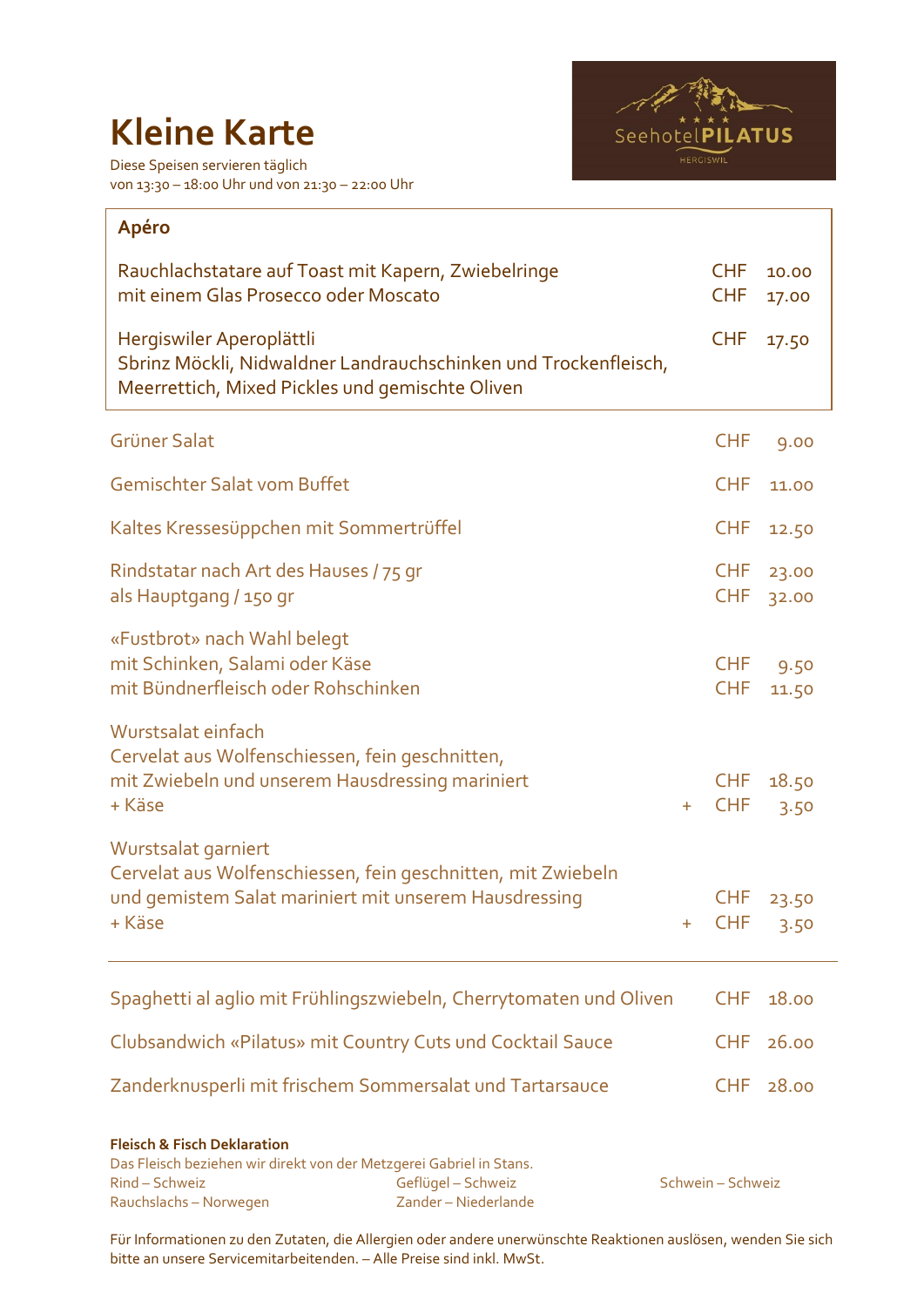## **Small Menu**



These meals are served daily From 1:30 p.m – 6:00 p.m and from 9:30 p.m – 10:00 p.m

| <b>Aperitif</b>                                                                                                                                       |       |                          |                |
|-------------------------------------------------------------------------------------------------------------------------------------------------------|-------|--------------------------|----------------|
| Smoked salmon tartar with capers and onion rings<br>with a glas prosecco or moscato                                                                   |       | <b>CHF</b><br><b>CHF</b> | 10.00<br>17.00 |
| Aperitif platter of Hergiswil<br>Sbrinz cheese, smoked ham from Nidwalden and air dried beef,<br>horseradish, mixed Pickles and Olives                |       | <b>CHF</b>               | 17.0           |
| <b>Green salad</b>                                                                                                                                    |       | <b>CHF</b>               | 9.00           |
| Mixed salad from the salad bar                                                                                                                        |       | <b>CHF</b>               | 11.00          |
| Cold cress soup with summer truffle                                                                                                                   |       | <b>CHF</b>               | 12.50          |
| Beef tartar / 2.7 oz<br>as main course / 5.4 oz                                                                                                       |       | <b>CHF</b><br><b>CHF</b> | 23.00<br>32.00 |
| Sandwich with topping of your choice<br>with ham, salami or cheese<br>with air dried beef or raw ham                                                  |       | <b>CHF</b><br><b>CHF</b> | 9.50<br>11.50  |
| Simple sausage salad<br>Cervelat from Wolfenschiessen, finely sliced,<br>with onions and marinated with our house dressing<br>+ cheese                | $+$   | <b>CHF</b><br><b>CHF</b> | 18.50<br>3.50  |
| Garnished sausage salad<br>Cervelat from Wolfenschiessen, finely sliced,<br>with onions and mixed salad marinated with our house dressing<br>+ cheese | $\pm$ | <b>CHF</b><br><b>CHF</b> | 23.50<br>3.50  |
| Spaghetti al aglio with spring onions, cherry tomatoes and olives                                                                                     |       | <b>CHF</b>               | 18.00          |
| Clubsandwich "Pilatus" with country cuts and cocktail sauce                                                                                           |       | <b>CHF</b>               | 26.00          |
| Deep fried pike-perch with fresh summer salad and tartare sauce                                                                                       |       | <b>CHF</b>               | 28.00          |
|                                                                                                                                                       |       |                          |                |

**meat & fish declaration** We get the meat directly from the butcher Gabriel in Stans. Veal – Switzerland Poultry – Switzerland Pork – Switzerland Smoked salmon – Norway

For information about any ingredients that may cause allergies or other undesirable reactions, please contact our restaurant staff. – All prices include VAT